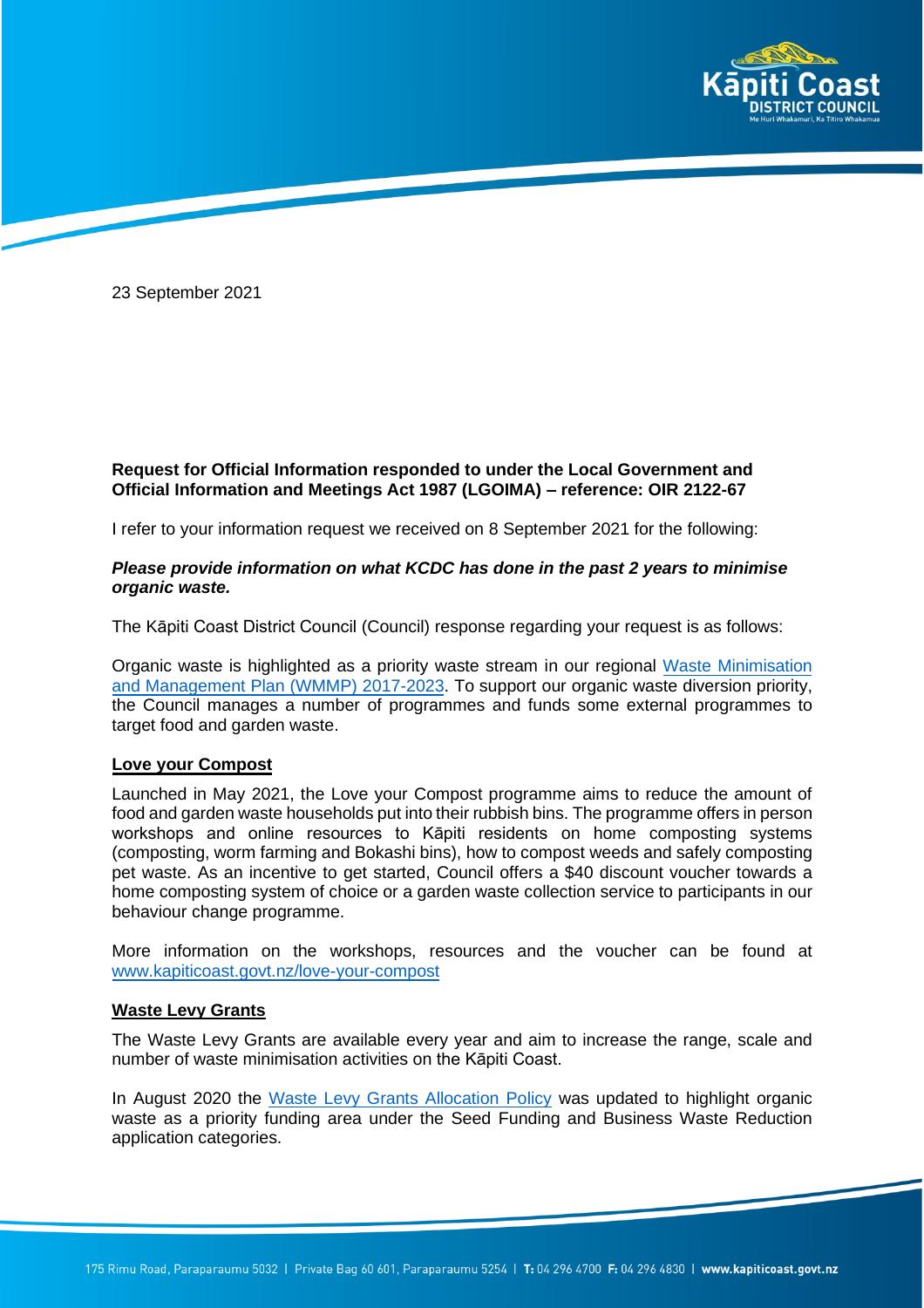

Organic waste diversion projects funded under the grants during the last 2 years are summarised below:

- 1. Earth Starch Organic Wealth joint venture to trial a rapid treatment facility for all types of organic waste and café food waste collection trial.
- 2. Pae-cycle a food waste collection service based in Paekākāriki run by Paekākāriki Community Orchard and Gardens.
- 3. Māoriland Charitable Trust compost boxes to process food waste collected from local cafés and compostable festival waste, and lobbying local cafes to switch to compostable packaging during the film festival.
- 4. Kāpiti Primary School onsite composting system.
- 5. Pukehuia composting project.
- 6. Te Horo School onsite composting system.
- 7. The Gardening Group communal tipping trailer for greenwaste composting.
- 8. Te Kura Kaupapa Māori o Te Rito onsite composting hub for onsite and school community composting.
- 9. Te Ra Waldorf School onsite composting hub for onsite and school community composting.

In the current 2021-22 funding round, of the 18 applications we have received in total, 12 applications target organic waste diversion. Fund allocation will be finalised by the Grants Allocation Subcommittee in November 2021.

Further information on the Waste Levy Grants can be accessed from [Waste Levy Grants -](https://www.kapiticoast.govt.nz/services/a-z-council-services-and-facilities/grants-funding-and-awards/waste-reduction-grants/#paekkrikiplaycentrecommunityprojects) [Kāpiti Coast District Council \(kapiticoast.govt.nz\)](https://www.kapiticoast.govt.nz/services/a-z-council-services-and-facilities/grants-funding-and-awards/waste-reduction-grants/#paekkrikiplaycentrecommunityprojects)

#### **Love Food Hate Waste**

Council was one of the initiators of starting the national Love Food Hate Waste (LFHW) campaign and continues to contribute annually. This campaign creates food waste prevention resources (e.g. meal planners, seasonal recipe books, storage tips etc.) and educational campaigns on social media. Council shares these resources and uses them for LFHW stalls at local markets and Waste Reduction talks to community.

More information on Love Food Hate Waste can be found at [Love Food Hate Waste](https://lovefoodhatewaste.co.nz/)

#### **Internally**

Council offices have had onsite worm farms to compost staff food scraps since 2015. In 2020 a worm farm was added at the Ōtaki Library for staff use. Work is underway to improve organic waste outcomes for other council facilities.

#### **Work with Composting New Zealand**

Composting NZ is a private business leasing land from Council at the Otaihanga closed landfill. They accept garden waste at three sites across the district: Otaihanga Composting NZ site, Otaki Resource Recovery Centre, and Waikanae Greenwaste Centre.